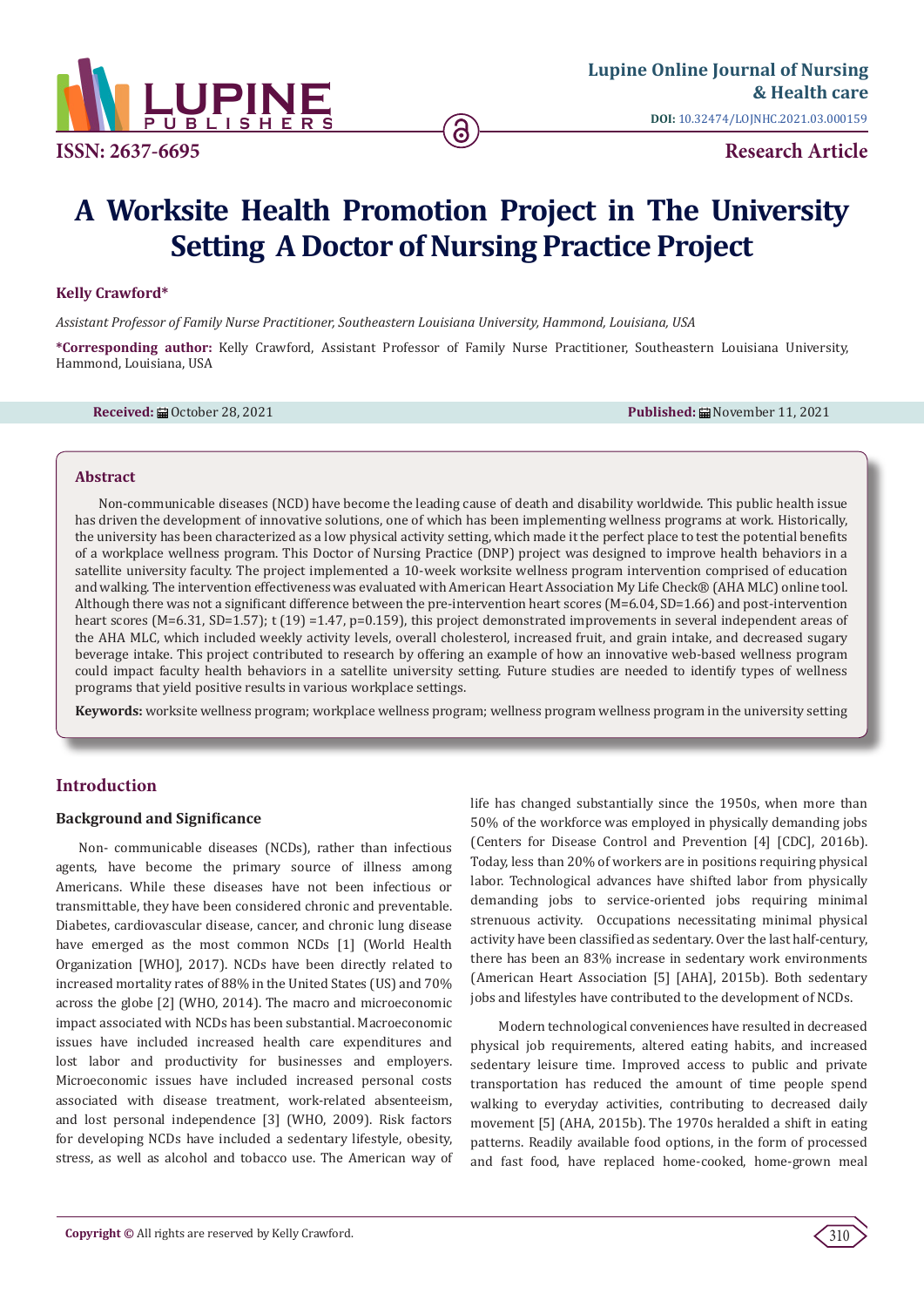preparation. Additionally, food consumption volume has doubled, and overall levels of nourishment have decreased. This flip-flop in nutrition has resulted in obesity, vitamin and mineral deficiencies, and immune system dysfunction [6]. While activity and nutrition have decreased, the average American is suffering from an increase in stress. Job stress has contributed to missed days at work and could lead to other unhealthy behaviors, including increased substance abuse, decreased physical activity, and unhealthy eating trends (Center for Disease Control and Prevention [7] [CDC], 2016a). For decades, Americans have been educated on the poor health outcomes associated with tobacco and alcohol consumption. Multiple forms of tobacco use have been linked to cardiovascular disease and different types of cancer. Heavy alcohol intake, classified as more than eight drinks a week for females and ten for males, has been linked with cardiovascular disease, liver impairment, highrisk sexual behaviors, accidents, and if consumed during pregnancy, can cause fetal harm [7] (CDC, 2016a). These changes have affected the population across all socioeconomic levels. Unfortunately, these evolutionary alterations have not improved physical and mental health, but have contributed to decreased physical activity, increased stress, poor nutrition, and continued alcohol and tobacco use [8] (AHA, 2015a). The burden of chronic disease has inspired the nation to examine innovative health improvement strategies. One solution has been the incorporation of worksite health promotion programs. These programs have been encouraged to offer onsite health-related activities to promote physical activity, proper nutrition, relaxation techniques, and tobacco and alcohol cessation for employees [9].

Sedentary work environments have unintentionally become poor health behavior breeding grounds. Less than ideal working conditions characterized by low activity levels, limited nutritional choices, and increased stress have contributed to poor health choices. Unfortunately, the university setting has been one such environment, defined by desk jobs, vending machines, and high-stress deadlines [10]. Nursing education jobs have long been considered sedentary, associated with mostly deskbound clerical tasks such as computer use, grading papers, and course development. As health promoters, an integral part of the nurse's role has been to recognize negative health habits and develop programs to improve the health of individuals and society [11] (American Association of Colleges of Nursing [AACN], 2006).

## **Purpose and Significance**

This project aimed to evaluate the effect of a worksite wellness program on faculty health behaviors at a satellite university campus. This study intended to determine if a workplace wellness program could improve health behaviors. Additionally, the project provided data to illuminate how employers could offset adverse health outcomes by implementing workplace health programs. This project helped university employees establish a worksite wellness program with the intent of increasing participants' overall health. The project included evidence-based interventions and provided

health and productivity research directed at satellite university faculty, which was generalizable to other similar professions. A needs assessment was conducted to determine the facility baseline wellness status using the CDC Health Scorecard (HSC). Each section of the HSC tool gave the facility a score based on the presence or absence of specific health activities. Categories with a low numerical rating identified areas of need. The results were as follows: tobacco control 11/19, nutrition 1/21, physical activity 6/24, weight management 0/12, stress management 10/14, depression 7/18, elevated blood pressure 2/10, cholesterol 0/15, diabetes 2/15, signs and symptoms and response plans for heart attacks, strokes, and occupational safety 22/22, and vaccine-preventable disease 6/18. According to the CDC HSC results, the lowest scores were in nutrition, physical activity, weight management, hypertension, hyperlipidemia, and diabetes. The employee wellness needs assessment focused on these areas and determined the best worksite wellness intervention for the project.

# **Method and Design**

# **Ethical Considerations**

Expedited approval for this quality improvement project was obtained from the Institutional Review Board at Northwestern State University of Louisiana and Southeastern Louisiana University prior to initiation. Approval was based on the probability of no greater than minimal risk to the participants.

# **Participants and Setting**

Convenience sampling was used for participant recruitment by campus email. The naturalistic study setting was the university satellite campus. The campus was comprised of classrooms, offices, and a library. Classrooms were rectangular with desks and chairs and short carpet. The campus outside was flat, even pavement conducive for an activity intervention. The intervention and data collection settings varied from individual and small groups to indoor and outdoor campus areas.

# **Intervention**

Phase one of the study was the administration of the Alliance for a Healthier Generation EWIS to assess current wellness behaviors in employees and identify areas of need [12] (Alliance for a Healthier Generation, 2015). The EWIS survey was chosen because it was specifically designed to determine the needs and wants of employees in a school setting [13] (Alliance for a Healthier Generation, 2016). The survey examined healthy activities, including various types of exercise, health screening interest, weight and stress management, and nutritional education. Survey specifics have been discussed under the outcomes measured section. The results of the study were calculated and used to formulate a relevant intervention. The results of the EWIS revealed that employees were interested the most in dietary and nutritional education, followed by physical activity and stress management. This information was used to

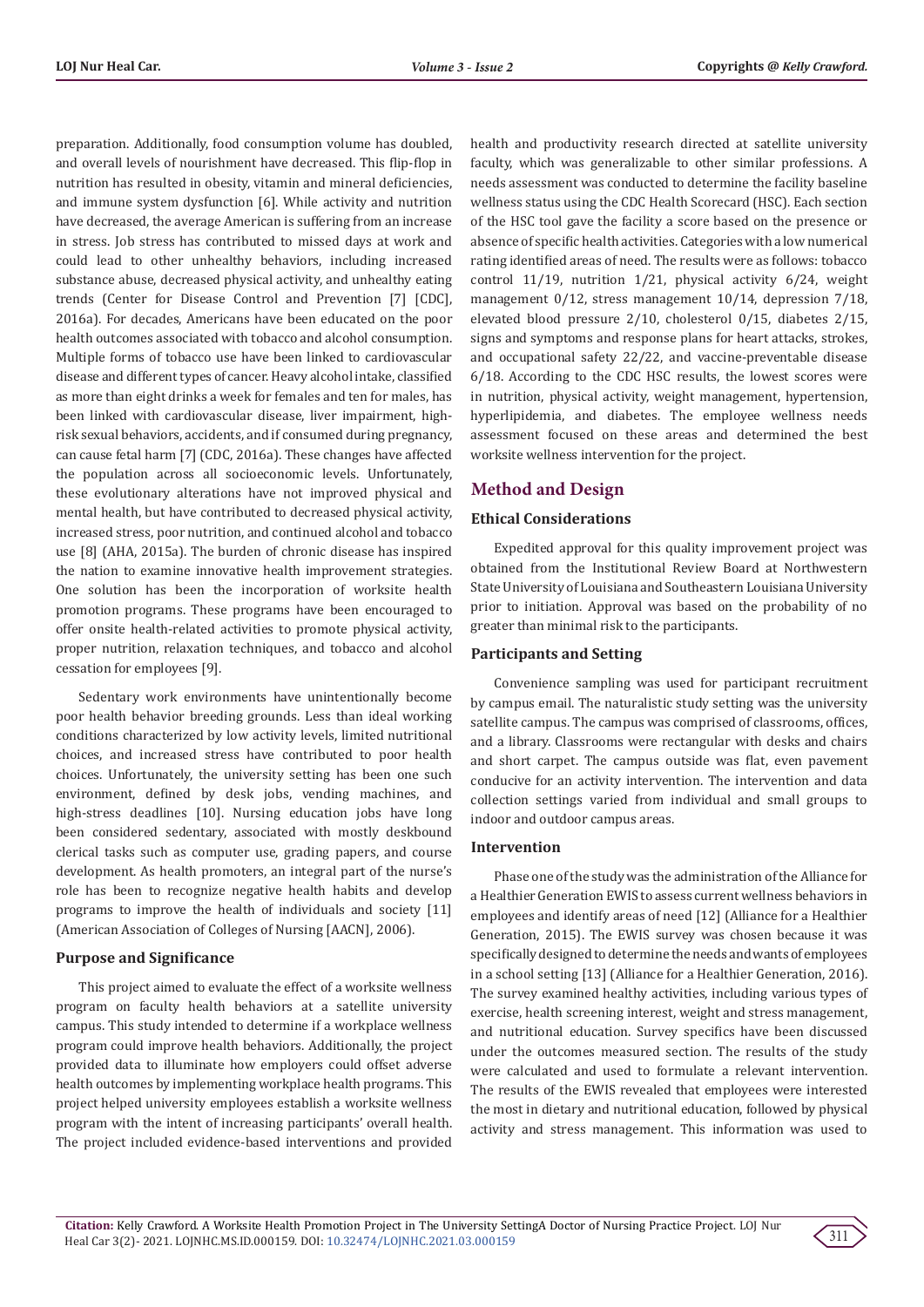develop a 10-week wellness intervention that focused on nutrition and physical activity. The purpose of phase two was to deliver the wellness intervention to a group of 20 participants. Identification of one set day and time was impossible due to faculty schedule variations. Creating an intervention that offered participants flexibility was a project goal. Therefore, after researching various web-based tools, the DNP student created a centralized project content delivery area, where invited participants could access information on their own time. The university's Microsoft Office 365 account was used to create a group site, upload content, and interact with study participants.

Each week participants had various videos and educational content they were asked to review. The educational content focused on Life's Simple 7 and healthy eating videos from the Physicians Committee for Responsible Medicine (PCRM). Life's Simple 7 detailed seven steps that were associated with improved health. The seven steps were: managing blood pressure, controlling cholesterol, reducing blood sugar, getting physically active, eating healthier, losing weight, and smoking cessation [14] (AHA, 2017c). PCRM was comprised of healthy eating videos that encouraged a diet high in fruits and vegetables to improve overall heart and health status. In addition to the weekly educational information, participants were asked to walk half a mile twice weekly. Although participants were not required to submit proof of weekly walking at the end of the study, they were asked to identify if they completed this part of the project. Indoor and outdoor walking routes were mapped and provided for subjects. Subjects were expected to have the physical ability to complete the one-half-mile distance during the project timeframe. The AHA MLC was used, both pre and post intervention, to assess intervention effectiveness. The AHA MLC tool was developed specifically to evaluate WWP, making it appropriate for this project.

#### **Outcome Measures and Instruments**

All study participants completed the EWIS and MLC assessment tools. The EWIS was an anonymous two-part survey administered through Survey Monkey. The EWIS measured individual healthy activities and health behavior interests. The first part included 16 questions regarding healthy activities. The healthy activity list was comprised of the following: fitness plan development, exercise classes, dancing, team sports, walking, bicycling, yoga, etc., and also health screening, weight and stress management, and nutritional education. Participants indicated their level of interest by choosing one of the following: "very interested," "might be interested," or "not interested."

The subsequent 12 questions evaluated participant interest in the following categories: health promotion programs, healthy snack options, and preferred physical activity types and times. These 12 questions were scored with a four to one Likert scale: "4=very likely," "3=somewhat likely," "2=not very likely," and "1=not likely at all" [15] (Healthier Generation, 2016). The EWIS tool was offered as a free assessment from the Alliance for a Healthier Generation, which was founded by the American Heart Association

and the Clinton Association [16] (American Heart Association, 2017a). The results of the EWIS were used to determine participant interest and develop a tailored wellness intervention. Although the validity and reliability of the EWIS survey were not available, the EWIS survey was supported by the AHA and used by the Wellness Council of America, The California Department of Public Health, and The United States Department of Agriculture as a recommended wellness assessment tool [17] (Healthier Generation, 2013). The MLC was an innovative science-based tool created by the AHA specifically for WWP. The MLC assessment tool evaluated seven behaviors associated with good health, also known as Life's Simple 7. The key outcome measured by the MLC was an overall heart score, also known as an overall heart health score. The heart score was a valid and reliable measurement [18] (American Heart Association, 2017c). The original research study by [19] reported the Heart Score demonstrated good discrimination (Harrell's c-index, 0.72; 95% confidence interval [CI], 0.71, 0.74 [females]; 0.77; 05% CI, 0.76, 0.79 [males]), fit, and calibrated.

Gathering the following information generated the overall score: smoking status, nutrition, activity, weight, blood pressure, cholesterol, and blood glucose. MLC obtained information such as age, height, weight, gender, and ethnicity, as well as seven additional questions, which included three questions on blood components such as cholesterol and blood glucose and four questions on daily activities such as fruit and vegetable intake and activity levels that impact health. The information was entered into the MLC online tool, and an individual heart score along with an action plan was generated. One feature of the MLC tool was that participants could access it multiple times, enabling them to track improvements over time.

## **Data Analysis**

Demographic data were collected on the AHA MLC but not the EWIS. The demographic data and characteristics obtained, provided in Table 1, included gender, age, race, pregnant/breastfeeding status, smoking status, diabetes status, and BMI. Of the 20 study participants, 10% (n=2) were male and 90% (n=18) female and the age ranges in years were as followed 15% (n=3) were 25-34, 30% (n=6) were 35-44, 20% (n=4) were 45-54, 30% (n=6) were 55-64, and 5% (n=1) was 65-74. The study participants were Caucasian 80% (n=16) followed by African Americans 15% (n=3), and Hispanic 5% (n=1). None of the study participants reported being pregnant or breastfeeding. Ninety percent (n=19) of participants denied having diabetes; 10% (n=2) were self-reported diabetics. Regarding smoking status, 80% (n=16) identified as "never been a smoker," and the remaining 20% (n=4) reportedly quit over 12-months ago. Finally, the sample study participants' BMI was as follows: 30% (n=6) were 18.5- 24.9 normal, 25% (n=5) were 25.0-29.9 overweight, 10% (n=2) were 30.0-34.9 obese, and 35% (n=7) were classified as extremely obese. In summary, the majority of participants were female, age 35-44 or 55-64 years, Caucasian, never smoked, without diabetes, and classified as extremely obese.

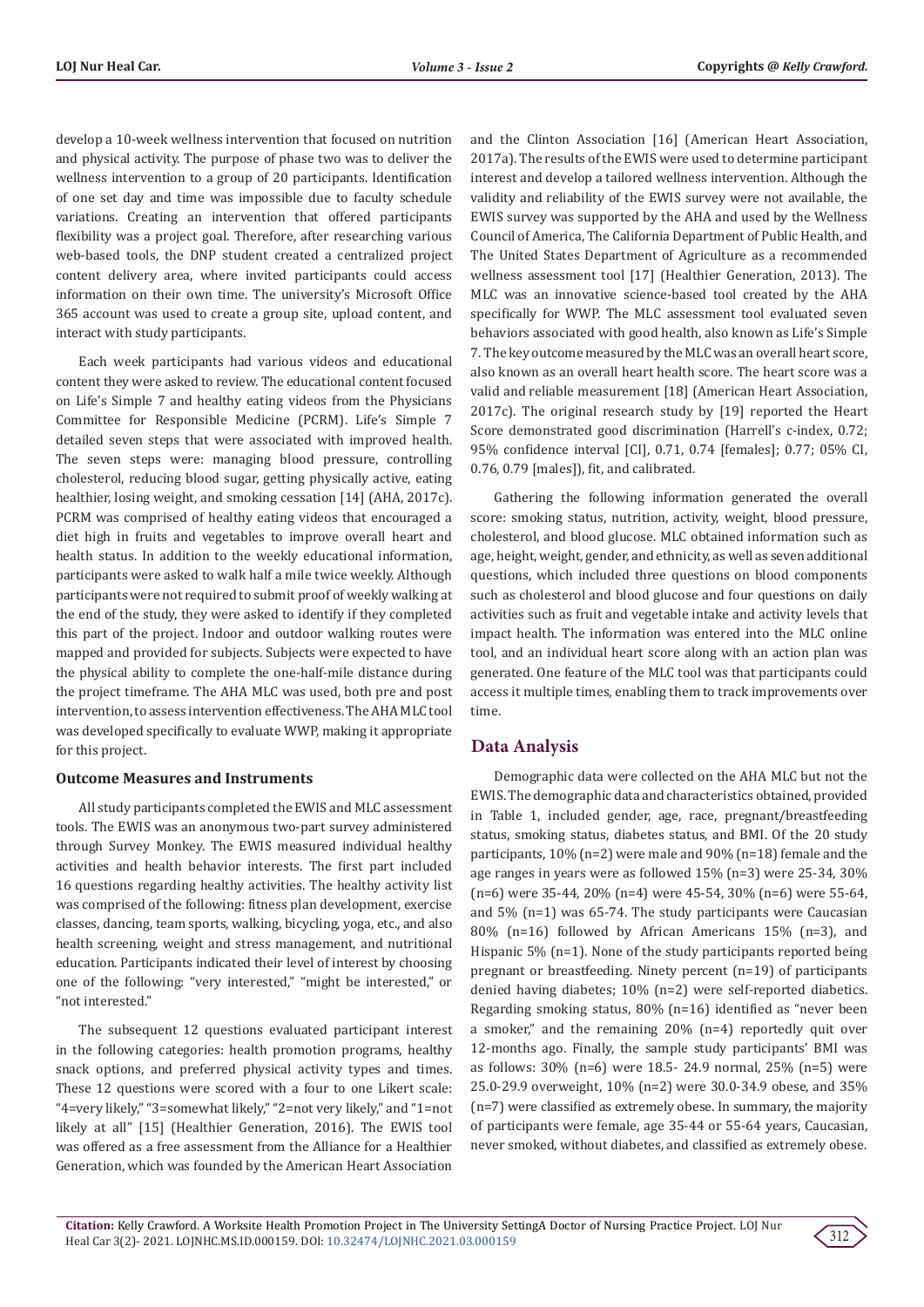| Characteristic                | Frequency      | Percent |  |  |  |
|-------------------------------|----------------|---------|--|--|--|
| Gender                        |                |         |  |  |  |
| Male                          | 2              | 10%     |  |  |  |
| Female                        | 18             | 90%     |  |  |  |
|                               | Age in years   |         |  |  |  |
| $25 - 34$                     | 3              | 15%     |  |  |  |
| $35 - 44$                     | 6              | 30%     |  |  |  |
| $45 - 54$                     | $\overline{4}$ | 20%     |  |  |  |
| $55 - 64$                     | 6              | 30%     |  |  |  |
| $65 - 74$                     | $\mathbf{1}$   | $5\%$   |  |  |  |
|                               | Race           |         |  |  |  |
| Black or African American     | 3              | 15%     |  |  |  |
| Hispanic                      | $\mathbf{1}$   | $5\%$   |  |  |  |
| White or Caucasian            | 16             | 80%     |  |  |  |
| <b>Pregnant/Breastfeeding</b> |                |         |  |  |  |
| No                            | 20             | 100%    |  |  |  |
| <b>Smoking Status</b>         |                |         |  |  |  |
| Never been a smoker           | 16             | 80%     |  |  |  |
| Quit > 12 months ago          | $\overline{4}$ | 20%     |  |  |  |
| <b>Diabetes</b>               |                |         |  |  |  |
| Yes                           | $\overline{2}$ | 10%     |  |  |  |
| No                            | 18             | 90%     |  |  |  |
| <b>Body Mass Index</b>        |                |         |  |  |  |
| 18.5 - 24.9 normal            | 6              | 30%     |  |  |  |
| 25.0 - 29.9 overweight        | 5              | 25%     |  |  |  |
| 30.0 - 34.9 obese             | $\overline{c}$ | 10%     |  |  |  |
| > 35 extreme obesity          | $\overline{7}$ | 35%     |  |  |  |

#### **Table 1:** My Life Check® Demographic Characteristics.

# **American Heart Association My Life Check®**

The AHA MLC online tool was used to calculate each participant's overall heart score. The AHA MLC heart score was computed using participant demographics, underlying cardiovascular disease presence, blood pressure, glucose, total cholesterol, exercise, and dietary habits. All 20 participants completed the pre-intervention AHA MLC. The result of the pre-intervention AHA MLC has been reported in Table 2. The mean systolic blood pressure (SBP) was 124 mmHg, and the mean diastolic blood pressure (DBP) was 77 mmHg. The mean total cholesterol was 189 mg/dL, with the highest at 245 mg/dL and the lowest at 145 mg/dL. The mean glucose was 111 mg/dL, with the highest glucose recorded being 213 mg/dL, and the lowest was 74 mg/dL. Dietary habits were assessed in regard to sugary beverages, fish servings, fruits, vegetables, and grain consumption. The average number of sugary beverages consumed in a week was 4.1. The average number of fish serving was 1.25 per week. The average number of daily servings of fruits, vegetables, and whole grains was 0.925, 2.15, and 1.93, respectively. The preliminary data used to calculate the heart score also reported

participant exercise activity as 73.25 minutes a week of moderate exercise and 15.00 minutes a week of vigorous exercise. This data, along with the demographic characteristics, were used to calculate participants' heart scores. The mean pre-intervention heart score was 6.0, with the highest heart score being 9.3 and the lowest at 3.6 on a 0-to-10-point scale, with 10 representing the lowest risk for cardiovascular disease.

The AHA MLC online assessment tool was used to calculate each participant's pre and post-intervention heart score. All 20 participants completed the post-intervention AHA MLC. The result of the post-intervention AHA MLC was reported in Table 2. The mean SBP was 128 mmHg, and the mean DBP was 78 mmHg. The mean total cholesterol was 186 mg/dL, with the highest total cholesterol at 264 mg/dL and the lowest at 135 mg/dL. The mean glucose was 97 mg/dL, with the highest glucose recorded being 158 mg/dL, and the lowest was 68 mg/dL. Dietary habits were re-assessed regarding sugary beverages, fish servings, fruits, vegetables, and grain consumption. The average number of sugary beverages consumed in a week was 1.95. The average number

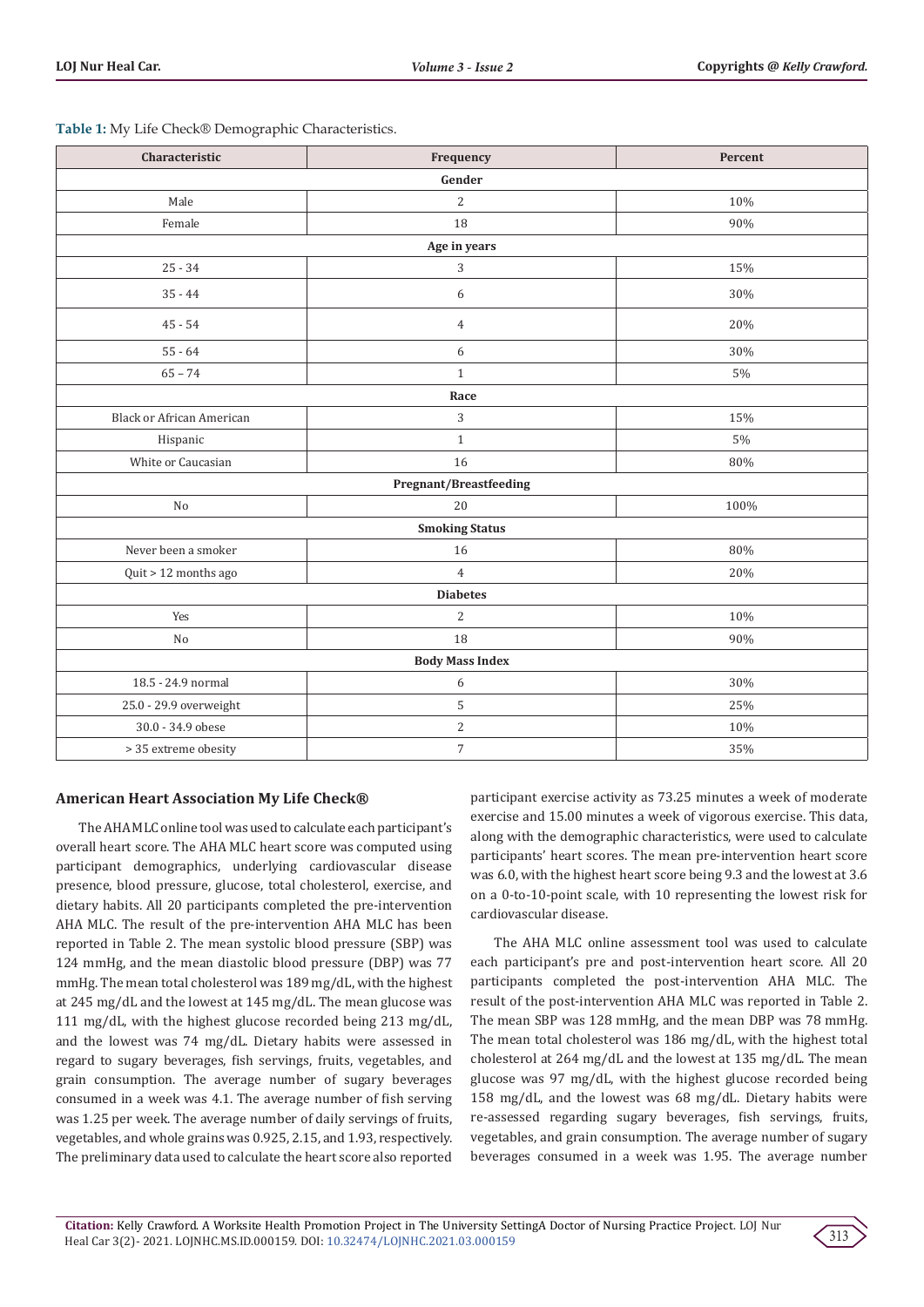of fish servings was 1.15 per week. The average number of daily servings of fruits, vegetables, and whole grains was 1.32, 1.92, and 2.15. The final data used to calculate the heart score also reported participant exercise activity as 119 minutes a week of moderate exercise and 24.50 minutes a week of vigorous exercise. The mean post-intervention heart score was 6.31, with the highest heart score being 9.3 and the lowest at 3.6 on a 0-to-10-point scale, with 10 representing the lowest risk for cardiovascular disease.

**Table 2:** Pre and Post Intervention My Life Check® Data.

| Variable            | Mean   | SD                      | <b>Minimum</b>   | <b>Maximum</b> |  |
|---------------------|--------|-------------------------|------------------|----------------|--|
| Systolic blood      |        |                         |                  |                |  |
| pressure mmHg       |        |                         |                  |                |  |
|                     |        |                         |                  |                |  |
| Pre-intervention    | 124    | 14.45                   | 106              | 152            |  |
| Post-intervention   | 128    | 14.07                   | 106              | 152            |  |
|                     |        | Diastolic blood         |                  |                |  |
|                     |        | pressure mmHg           |                  |                |  |
| Pre-intervention    | 77     | 6.79                    | 64               | 90             |  |
| Post-intervention   | 78     | 5.58                    | 70               | 90             |  |
|                     |        | Total cholesterol mg/dL |                  |                |  |
| Pre-intervention    | 189    | 30.24                   | 145              | 245            |  |
| Post-intervention   | 186    | 37.06                   | 135              | 264            |  |
|                     |        | Glucose mg/dL           |                  |                |  |
| Pre-intervention    | 111    | 30.87                   | 74               | 213            |  |
| Post-intervention   | 97     | 17.91                   | 68               | 158            |  |
|                     |        | Weekly servings of      |                  |                |  |
|                     |        | sugary beverages        |                  |                |  |
| Pre-intervention    | 4.10   | 6.61                    | $\boldsymbol{0}$ | 21             |  |
| Post-intervention   | 1.95   | 2.79                    | $\boldsymbol{0}$ | $\overline{9}$ |  |
|                     |        | Weekly servings of      |                  |                |  |
|                     |        | fish                    |                  |                |  |
| Pre-intervention    | 1.25   | 1.02                    | $\boldsymbol{0}$ | $\sqrt{3}$     |  |
| Post-intervention   | 1.15   | 0.74                    | $\boldsymbol{0}$ | $\overline{2}$ |  |
| Daily cups of       |        |                         |                  |                |  |
|                     |        | vegetables              |                  |                |  |
| Pre-intervention    | 2.15   | 2.18                    | $\boldsymbol{0}$ | 10             |  |
| Post-intervention   | 1.92   | 1.17                    | $\boldsymbol{0}$ | 5              |  |
| Daily cups of fruit |        |                         |                  |                |  |
| Pre-intervention    | 0.93   | 0.65                    | $\boldsymbol{0}$ | 3              |  |
| Post-intervention   | 1.32   | 0.81                    | $\boldsymbol{0}$ | $\mathbf{3}$   |  |
| Daily servings of   |        |                         |                  |                |  |
| whole grains        |        |                         |                  |                |  |
| Pre-intervention    | 1.93   | 1.22                    | $0.5\,$          | $\overline{4}$ |  |
| Post-intervention   | 2.15   | 1.04                    | $\boldsymbol{0}$ | $\overline{4}$ |  |
|                     |        | Weekly minutes of       |                  |                |  |
| moderate exercise   |        |                         |                  |                |  |
| Pre-intervention    | 73.25  | 81.57                   | $\boldsymbol{0}$ | 250            |  |
| Post-intervention   | 119.00 | 91.97                   | $\boldsymbol{0}$ | 250            |  |

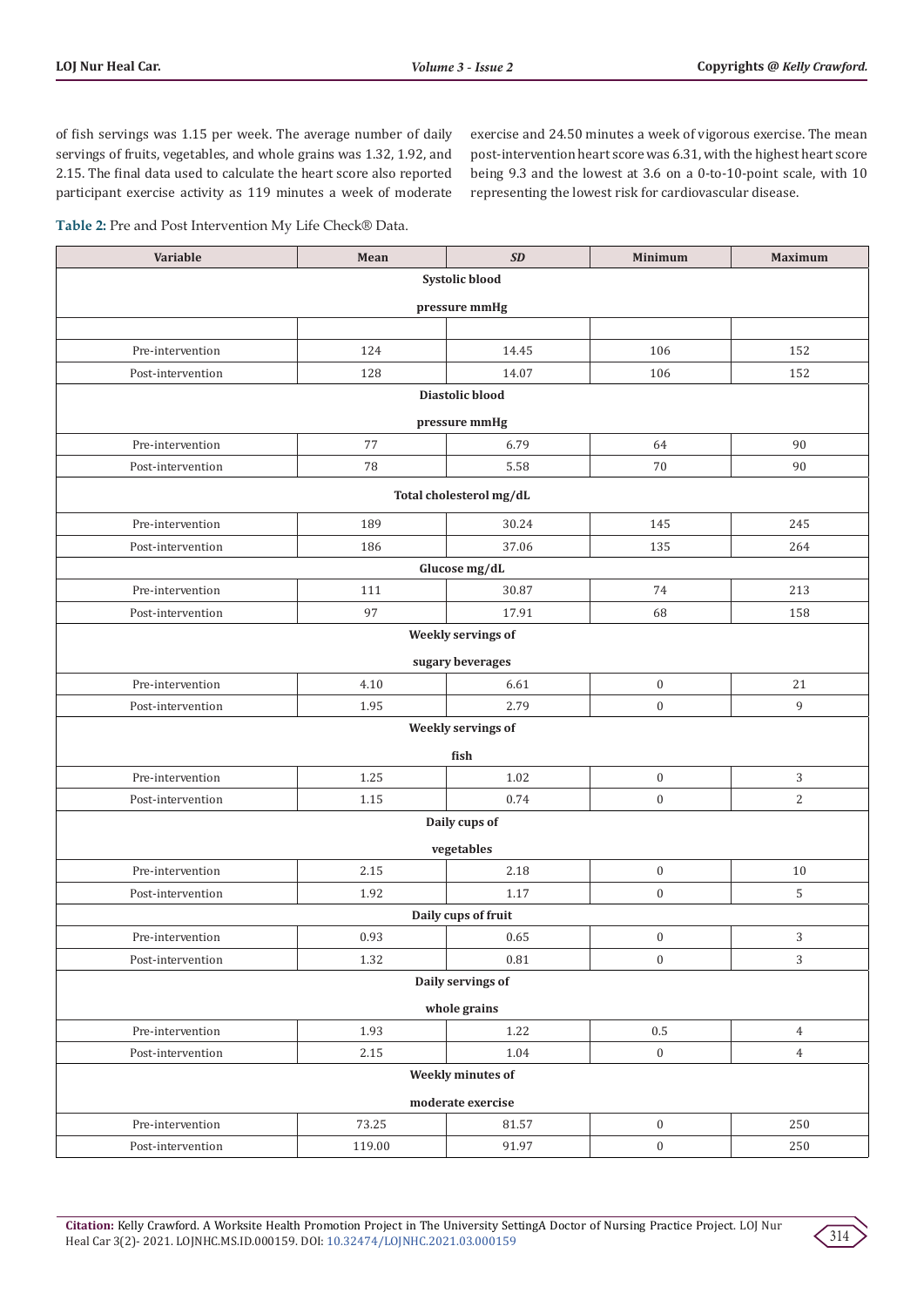| Weekly minutes of   |       |       |     |     |
|---------------------|-------|-------|-----|-----|
| vigorous exercise   |       |       |     |     |
| Pre-intervention    | 15.00 | 27.96 |     | 90  |
| Post-intervention   | 24.50 | 59.24 |     | 250 |
| Overall heart score |       |       |     |     |
| Pre-intervention    | 6.04  | 1.66  | 3.6 | 9.3 |
| Post-intervention   | 6.31  | 1.57  | 3.6 | 9.3 |

# **Findings**

When comparing the pre and post-AHA MLC Mean (M) data (n=20), improvements were noted in several areas. In regard to nutritional intake Means: the weekly sugary beverage intake decreased from 4.1 to 1.95 servings, and the daily fruit serving intake increased from 1.93 to 2.15. Increases were seen in the Mean scores of both average weekly minutes of exercise from 73 to 119 and vigorous weekly minutes of exercise from 15 to 245. The average glucose and cholesterol decreased from 111mg/dL to 97 mg/dL, and 189mg/dL to 186 mg/dL, respectively. Finally, the Mean heart score increased from 6.0 pre-intervention to 6.3 post intervention. The project intervention was delivered in a flexible format where participants could access information at their leisure. This non-traditional design forced participants to be self-directed. Therefore, the post-intervention data also collected a response from each participant to assess study compliance, presented in Table 3. Compliance was defined as completing 80% of both the weekly intervention information sessions and the weekly walking.

Of the 20 participants, 75% (n=15) reported study compliance, 5%  $(n=1)$  reported non-compliance, and 20%  $(n=4)$  did not answer the question.

A paired t-test was used to compare the heart scores for participants' pre and post-workplace wellness intervention for both the entire group (n=20) and separately for the group who reported study compliance (n=15); see Table 4. There was not a significant difference between the pre-intervention heart scores (M=6.04, SD=1.66) and post-intervention heart scores (M=6.31, SD=1.57); t (19) =1.47, p=0.159) for the total group; t (14) =2.14, p=0.051 for the compliant group. The Shapiro-Wilk test of normality (n=20) was performed and showed a significance of  $p=0.018$  ( $\alpha$  0.05) which indicated data did not follow a normal distribution. Consequently, the Wilcoxon signed-rank test was used for comparison. However, the Wilcoxon signed-rank test (n=20) also showed no statistical significance (W=14; p=0.227). Tables 4, 5, and 6 have been provided with the statistical data information.

| Compliance<br>(Completing 80% of intervention) | <b>Study compliance frequency</b> | Percent |
|------------------------------------------------|-----------------------------------|---------|
| Yes                                            | 15                                | 20%     |
| No                                             |                                   | 5%      |
| Did not answer                                 |                                   | 75%     |

Table 4: Statistical Analysis of Heart Scores.

**Table 3:** Self-Reported Intervention Compliance.

| Heart scorevariable                                          | Sample size | Mean | <b>SD</b> | Min.   | Max. | t-statistic | $p$ -value $M = 0$ |
|--------------------------------------------------------------|-------------|------|-----------|--------|------|-------------|--------------------|
| Change (post - pre) in heart score for<br>total group        | 20          | 0.28 | 0.84      | $-1.4$ | 2.1  | 1.47        | 0.159              |
| Change in heart scorefor self-report-<br>ing compliant group | 15          | 0.46 | 0.83      | $-0.8$ | 2.1  | 2.14        | 0.051              |
| (Note. SD=Standard Deviation; Min=Minimum; Max=Maximum)      |             |      |           |        |      |             |                    |

Table 5: Shapiro-Wilk Tests.

| Shapiro-Wilk $p$ -value         |       |
|---------------------------------|-------|
| Change (post - pre) in heart    | 0.018 |
| score for total group           |       |
| Change in heart score for self- | 0.038 |
| reporting compliant group       |       |

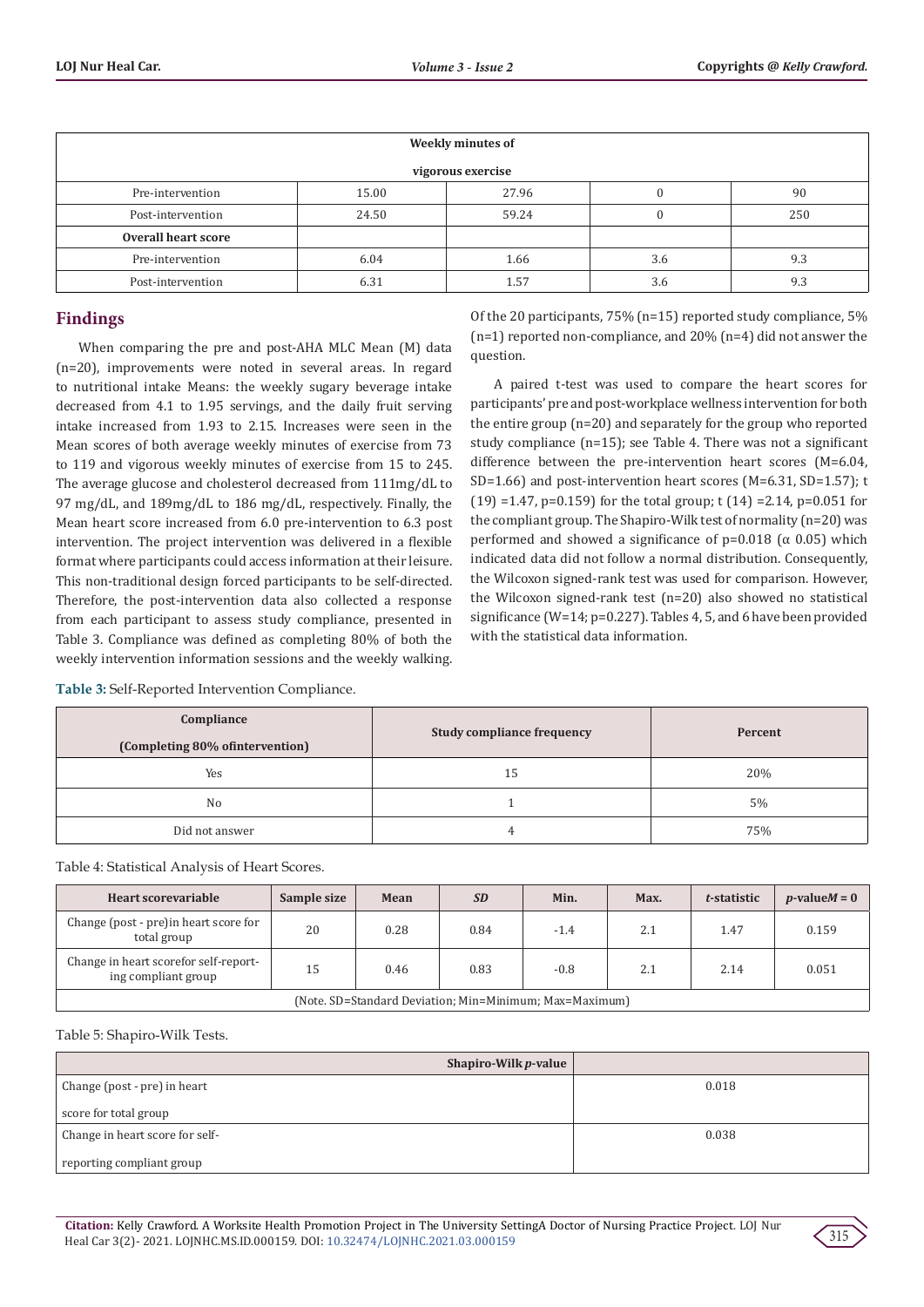Table 6: Wilcoxon Signed-Rank.

|                                                         | Wilcoxon Signed rankstatistic | <b>Wilcoxon Signed-Rank</b><br><i>p</i> -value |
|---------------------------------------------------------|-------------------------------|------------------------------------------------|
| Change (post - pre) in heartscore for total group       | 14.0                          | 0.227                                          |
| Change in heart score forself-reporting compliant group | 7.5                           | 0.082                                          |

For several decades non-communicable diseases (NCDs) were responsible for the majority of deaths and disabilities worldwide [7] (CDC, 2016a). The impact of NCDs in the United States matched this disturbing trend. One of the most shocking features of common NCDs was the fact they have been considered preventable. Each year the NCD related death toll has continued to rise, which has made the issue a public health priority. Despite advances in NCD prevention, the number of people affected has continued to rise. The two main reasons for this increase were attributed to decreased activity and poor nutrition. Technological growth has altered the occupational environment, changing the way people work, leading to less daily physical movement. Compounding this activity issue has been the proliferation of processed and fast food consumption. These two major shifts in modern society have contributed to an increase in cardiovascular disease, the number one NCD associated with increased morbidity and mortality [7] (CDC, 2016a). The growing realization that declining employee health has become a global health concern has sparked employers to utilize the workplace as a wellness intervention site. Higher education settings, especially those focused on health education like nursing, have had a unique opportunity to foster collaboration between disciplines and departments to promote workplace wellness programs. Furthermore, higher education settings where faculty jobs are considered sedentary have provided an optimal setting for this project.

The main result of this DNP project, which consisted primarily of nutrition and activity interventions, was a mean heart score increase from 6.0 to 6.3 on a 0-to-10 point scale. The American Heart Association (AHA) My Life Check® (MLC) online total heart score tool evaluated intervention success. The AHA MLC was a recommended tool to evaluate overall health in the workplace [9]. In addition, key findings included improvements in total cholesterol, weekly sugary beverage intake, daily fruit, and grain intake, and weekly moderate and vigorous exercise. Improvements in inactivity and nutrition were consistent with the previous studies from [20,21]. There were no participants who dropped out of the study. The final data collection tool added a question on program compliance. Compliance was described as subjects completing 80% of weekly information sessions and the twiceweekly one-half mile walks. According to the final data collection tool, 75% of participants self-reported project compliance. Among the 20 program participants, the majority were Caucasian (80%) and female (90%). Furthermore, 70% of participants were classified either as overweight, obese, or extremely obese, showing that wellness programs aimed at improving weight loss through

nutrition and activity were relevant for this population. Although the purpose of this study was not aimed at weight loss per se, healthy eating and nutrition are known contributors to a healthy weight. The five participants who did not self-report study compliance were all classified as extremely obese. A second statistical analysis was completed on the compliant participants. Interestingly, the AHA MLC score was still not statistically significant even after the non-compliant group was removed from the analysis (p=0.051).

 Consistent with previous research, the study found that workplace wellness can positively impact employee health behaviors [21,22,23]. This DNP project's contribution to the literature was an example of a workplace wellness program delivered in a non-traditional style to sedentary university faculty employees. However, the best type of WWP in this setting will still need additional investigation and planning. The project provided information on the effects of a workplace wellness program on faculty health behaviors. This was important because as health educators, nursing faculty should have opportunities and resources to promote personal health. This project also depicted faculty health characteristics like weight, body mass index, physical activity levels, and basic eating habits. Although the final heart score change was not statistically significant, several areas of improvement were seen in various participant health behaviors, including increased weekly activity and daily fruit consumption. These results were consistent with the previous WWP studies by [20,21]. Moreover, this project provided detailed employee interest information for facility future wellness adventures. Employers might be inspired to invest in workplace wellness programs if they view the investment as beneficial. As stated previously by [22], successful WWP needs leadership involvement, including policies that promote a culture of health. The sustainability plan of establishing a workplace wellness committee, including a human resource person, could improve long-term wellness opportunities for the university. Workplace wellness programs have been linked to positive outcomes, but the question then becomes which program is the best fit for various facilities. This question should be best answered individually by organizations. Similar to the study by [24,25,26], the internetbased WWP approach was doable by most participants. Embracing innovative approaches to wellness that encourage employee input may have improved the chances of successful wellness program implementation and sustainability.

# **Strengths and Limitations**

Several limitations were related to the sample. First, a sample of 20 participants is considered small (Faber & Fonseca, 2014).

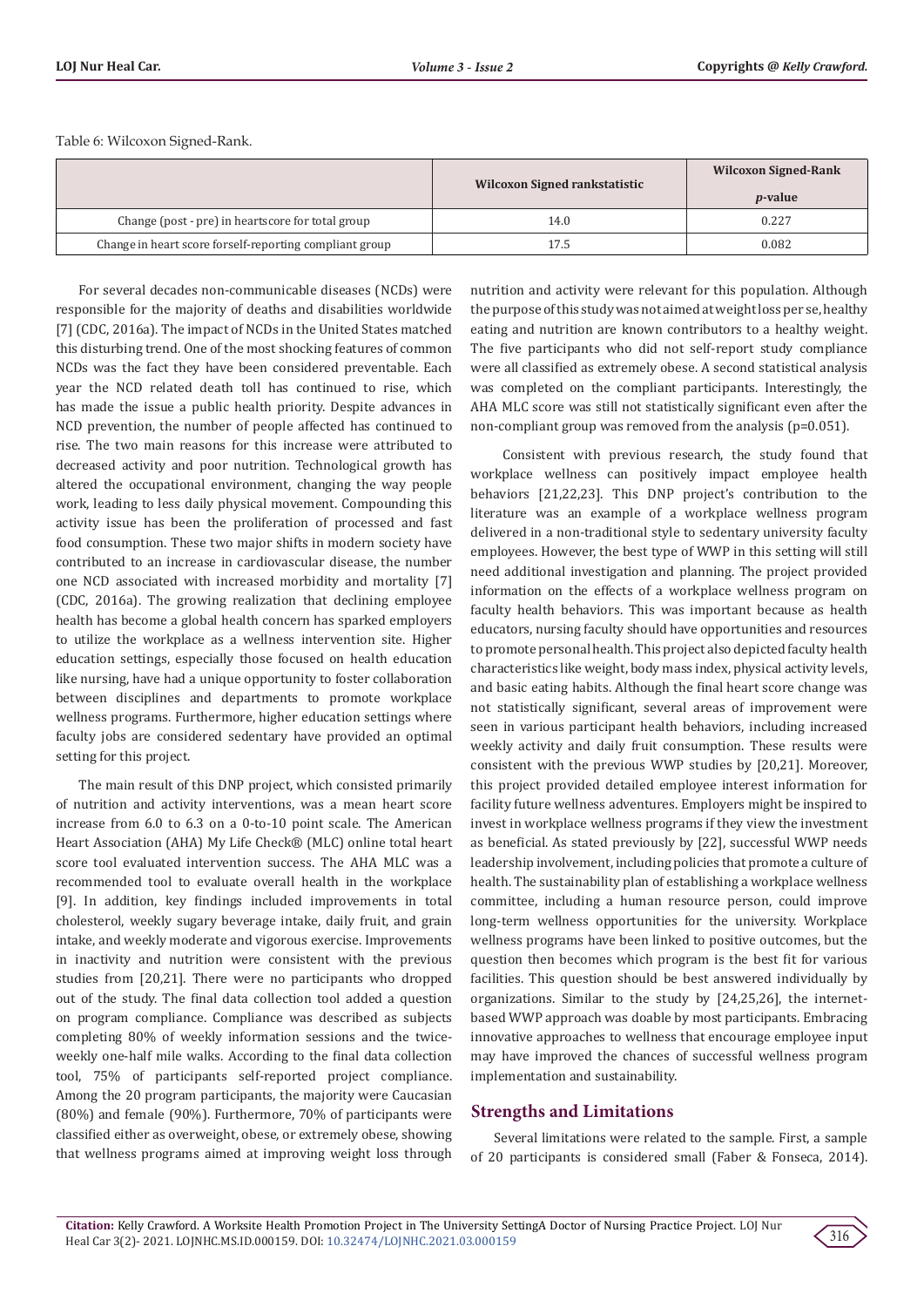Secondly, the project participants were from a satellite university campus concentrated in a Southern region, with the majority of participants being Caucasian and female. Therefore, the study group may not be reflective of the larger population and may limit generalizability. Another limitation of the project was the time of year that it was implemented. This project took place during the fall and ended the week after the Thanksgiving holiday. Participants may have found it challenging to maintain healthy eating habits during a holiday known for eating in abundance. The main strength of the project as it provided the needs assessment and employee interest of a specific facility. This site-specific comprehensive exploration could be used to develop current and future university health practices. Additionally, the recommendation of developing a wellness committee could improve the future health of employees.

Future studies should target more generalizable samples from various regions of the United States. Research focusing on WWP intervention time length, specific program measurement tools, and various seasonal influences would also be beneficial. Finally, specific studies evaluating types of wellness programs yielding effective for university faculty will also be needed.

## **Discussion and Conclusion**

The findings of this study suggested that workplace wellness programs can positively impact faculty health behaviors. Seventyfive percent of the study participants acknowledged that a onceweekly time commitment to wellness activities was both acceptable and sustainable. While the total participants' group findings were not statistically significant, the author notes that the small sample size and further lack of compliance by some subjects may have impacted the outcomes. A larger sample would have yielded a more reliable result. Workplace wellness programs benefit both employees and employers by improving worker health. More research needs to be conducted to determine if workplace wellness programs could be used to halt the progression of NCDs in an increasingly sedentary world.

## **References**

- 1. [World Health Organization \(2017\) Non-communicable diseases.](http://www.who.int/mediacentre/factsheets/fs355/en)  [Retrieved from World Health Organization.](http://www.who.int/mediacentre/factsheets/fs355/en)
- 2. [World Health Organization 2014\) United States of America. Retrieved](http://www.who.int/nmh/countries/usa_en.pdf)  [from Non Communicable Diseases Country Profile.](http://www.who.int/nmh/countries/usa_en.pdf)
- 3. [World Health Organization \(2009\) The WHO guide to identifying the](http://www.who.int/choice/economicburden/en/)  [economic consequences of disease and injury. Retrieved from Cost-](http://www.who.int/choice/economicburden/en/)[Effectiveness and Strategic Planning.](http://www.who.int/choice/economicburden/en/)
- 4. [Centers for Disease Control and Prevention \(2016b\) Workplace health](file:///E:/NEW%20DATA/PDFS/11-11-2021/LOJNHC.MS.ID.000159/LOJNHC-21-RA-165/1.%09https:/www.cdc.gov/workplacehealthpromotion/tools-%09resources/workplace-health/index.html)  [resources.](file:///E:/NEW%20DATA/PDFS/11-11-2021/LOJNHC.MS.ID.000159/LOJNHC-21-RA-165/1.%09https:/www.cdc.gov/workplacehealthpromotion/tools-%09resources/workplace-health/index.html)
- 5. [American Heart Association \(2015b\) The price of inactivity.](http://www.heart.org/HEARTORG/HealthyLiving/PhysicalActivity/FitnessBasics/The-Price-of-Inactivity_UCM_307974_Article.js)
- 6. [Popkin B, Adair L, Ng S \(2012\) Now and then: the global nutrition](https://www.ncbi.nlm.nih.gov/labs/pmc/articles/PMC3257829/) [transition: the pandemic of obesity in developing countries. Nutrition](https://www.ncbi.nlm.nih.gov/labs/pmc/articles/PMC3257829/) [Review 70\(1\): 3-21.](https://www.ncbi.nlm.nih.gov/labs/pmc/articles/PMC3257829/)
- 7. [Centers for Disease Control and Prevention \(2016a\) Preventing a](https://www.cdc.gov/chronicdisease/resources/publications/aag/alcohol.htm) [leading risk for death, disease, and injury at a glance 2016. Retrieved](https://www.cdc.gov/chronicdisease/resources/publications/aag/alcohol.htm) [from Excessive Alcohol Use.](https://www.cdc.gov/chronicdisease/resources/publications/aag/alcohol.htm)
- 8. [American Heart Association \(2015a\) The case for the workplace health.](https://playbook.heart.org/index.php/the-case-for-workplace-health-2/)
- 9. [Fonarow G, Calitz C, Arena R, Baase C, Isaac F, Lloyd-Jones D, et al \(2015\)](https://www.ahajournals.org/doi/full/10.1161/CIR.0000000000000206) [Workplace wellness recognition for optimizing workplace health.](https://www.ahajournals.org/doi/full/10.1161/CIR.0000000000000206) [Circulation 131\(20\): e480-e497.](https://www.ahajournals.org/doi/full/10.1161/CIR.0000000000000206)
- 10. [Alkhatib A \(2013\) Sedentary risk factors across genders and job roles](https://pubmed.ncbi.nlm.nih.gov/23485570/) [within a university campus workplace: A preliminary study. Journal of](https://pubmed.ncbi.nlm.nih.gov/23485570/) [Occupational Health 55\(3\): 218-224.](https://pubmed.ncbi.nlm.nih.gov/23485570/)
- 11. [American Association of Colleges of Nursing \(2006\) The essentials of](C://Users/Robert/Downloads/DNP%20Essentials(1).pdf) [doctoral education for advanced nursing practice](C://Users/Robert/Downloads/DNP%20Essentials(1).pdf).
- 12. [Alliance for a Healthier Generation \(2015\) Employee wellness interest](https://www.healthiergeneration.org/_asset/74qhor/07-165_EWInterestSurvey.pdf) [survey.](https://www.healthiergeneration.org/_asset/74qhor/07-165_EWInterestSurvey.pdf)
- 13. [Alliance for a Healthier Generation \(2016\) Assess your program.](https://www.healthiergeneration.org/take_action/schools/employee_wellness/employee_activities/) [Retrieved from Alliance for a Healthier Generation.](https://www.healthiergeneration.org/take_action/schools/employee_wellness/employee_activities/)
- 14. American Heart Association (2017c) My life check- life's simple 7.
- 15. [HealthierGeneration.org \(2016\) Employee wellness interest survey.](https://www.healthiergeneration.org/_asset/74qhor/07-165_EWInterestSurvey.pdf)
- 16. American Heart Association (2017a) Heart-health risk assessment from the American HeartAssociation.
- 17. [Healthier Generation \(2013\) Employee wellness toolkit.](http://c.ymcdn.com/sites/www.co-case.org/resource/resmgr/imported/GUID_Alliance%20Healthy%20Employee%20Toolkit.pdf)
- 18. [American Heart Association \(2017b\) Workplace health solutions](https://www.heart.org/idc/groups/heart-public/@wcm/@fc/documents/downloadable/ucm_481090.pdf)*.*
- 19. [Chiuve S, Cook N, Shay C, Rexrode K, Albert C, et al. \(2014\) Lifestyle](https://www.ncbi.nlm.nih.gov/labs/pmc/articles/PMC4338684/)[based prediction model for the prevention of CVD: The healthy heart](https://www.ncbi.nlm.nih.gov/labs/pmc/articles/PMC4338684/) [score. Journal of American Heart Association 3\(6\): e000954.](https://www.ncbi.nlm.nih.gov/labs/pmc/articles/PMC4338684/)
- 20. [Butler C, Clark R, Burlin T, Castillo J, Racette O \(2015\) Physical activity](https://pubmed.ncbi.nlm.nih.gov/24905703/) [for campus employees: A university worksite wellness program. Journal](https://pubmed.ncbi.nlm.nih.gov/24905703/) [of Physical Activity and Health, 12\(4\): 470-476.](https://pubmed.ncbi.nlm.nih.gov/24905703/)
- 21. [MacKinnon D, Ellio D, Thoemmes F, Kuehl K, Moe E, et al. \(2010\) Long](https://pubmed.ncbi.nlm.nih.gov/20604695/)[term effects of a worksite health promotion program for firefighters.](https://pubmed.ncbi.nlm.nih.gov/20604695/) [American Journal of Health Behaviors 34\(6\): 695-706.](https://pubmed.ncbi.nlm.nih.gov/20604695/)
- 22. Elia J, Rose M (2016) Do workplace wellness programs work? Plans and Trusts 34(5): 12-17.
- 23. [Siegel J, Prelip M, Erausquin J, Kim S \(2010\) A worksite obesity](https://www.ncbi.nlm.nih.gov/labs/pmc/articles/PMC2804632/) [intervention: Results from a group-randomized trial. American Journal](https://www.ncbi.nlm.nih.gov/labs/pmc/articles/PMC2804632/) [of Public Health 100\(2\): 327-333.](https://www.ncbi.nlm.nih.gov/labs/pmc/articles/PMC2804632/)
- 24. [Quyen G, Chen T, Magnussen C, To K \(2013\) Workplace physical](https://pubmed.ncbi.nlm.nih.gov/23631453/) [activity interventions: A systematic review. American Journal of Health](https://pubmed.ncbi.nlm.nih.gov/23631453/) [Promotion 27\(6\): e113-e123.](https://pubmed.ncbi.nlm.nih.gov/23631453/)
- 25. [Faber J, Fonseca LM \(2014\) How sample size influences research](https://www.ncbi.nlm.nih.gov/labs/pmc/articles/PMC4296634/) outcomes. Dental Press [Journal of Orthodontics](https://www.ncbi.nlm.nih.gov/labs/pmc/articles/PMC4296634/) 19(4): 27-29.
- 26. [Human Kinetics Journal \(2015\) About JPAH.](https://journals.humankinetics.com/page/about/jpah)